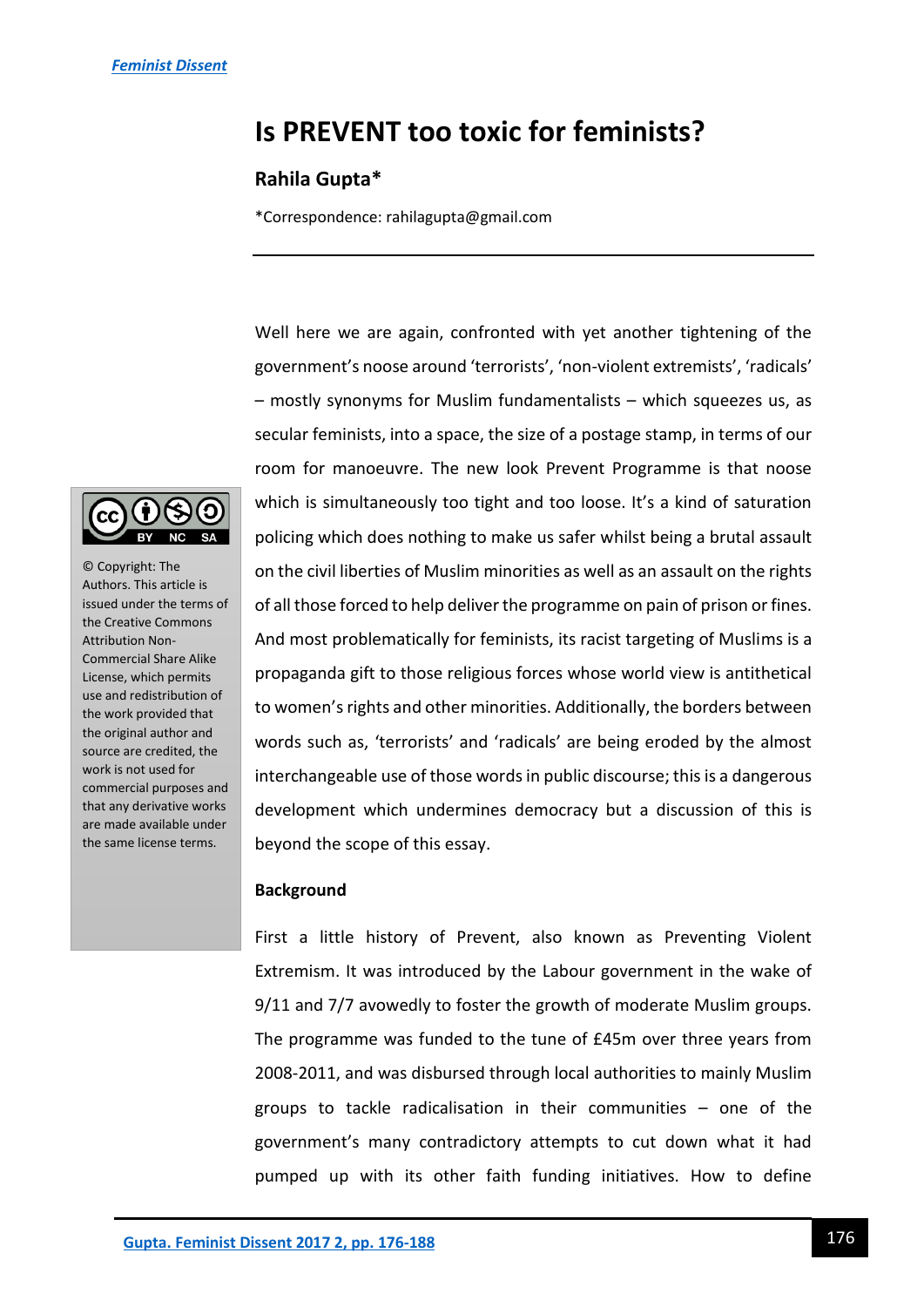'moderate' is itself a minefield as we have seen in the on/off relationship between the government and the Muslim Council of Britain (MCB), for example, whose leaders had proven connections with religious extremists such as the Jamaat-e-Islami party on the Asian subcontinent. Besides as Pragna Patel of Southall Black Sisters (SBS) puts it, 'So called moderate religious groups may be moderate when it comes to bombing the streets of Britain but they are certainly not moderate when it comes to women' (as quoted in Gupta, 2010).

The Prevent programme was aimed at Muslim youth, women and mosques. According to Arun Kundnani (2009) who researched the earlier phase of Prevent while he was at the Institute of Race Relations, the sums of money given out were directly proportional to the size of the Muslim community in each area making it obvious that the Muslim community had been targeted as a 'suspect' community. After much criticism, the government announced that it would also sweep the far-right racist groups into its ambit.

Announcing the programme, Hazel Blears, the then Communities Secretary, said, 'resilient communities can only exist where women are playing a full and active part' (as quoted by Woolf, 2008). Women were to be empowered to challenge and head off extremism amongst Muslim youth. Their human rights were of no intrinsic worth despite the government's declarations to the contradictory. The government was playing the same game as religious fundamentalists – using women as a means of social engineering.

Little surprise then that Shaista Gohir (2010) of the National Muslim Women's Advisory Group resigned in protest because the government's policies were not actually empowering Muslim women who 'are one of the most disadvantaged groups in society, suffering the highest levels of economic inactivity, worst health and discrimination on multiple fronts.' However, the group's remit clearly involved advising the government on the role of women in preventing violent extremism which should have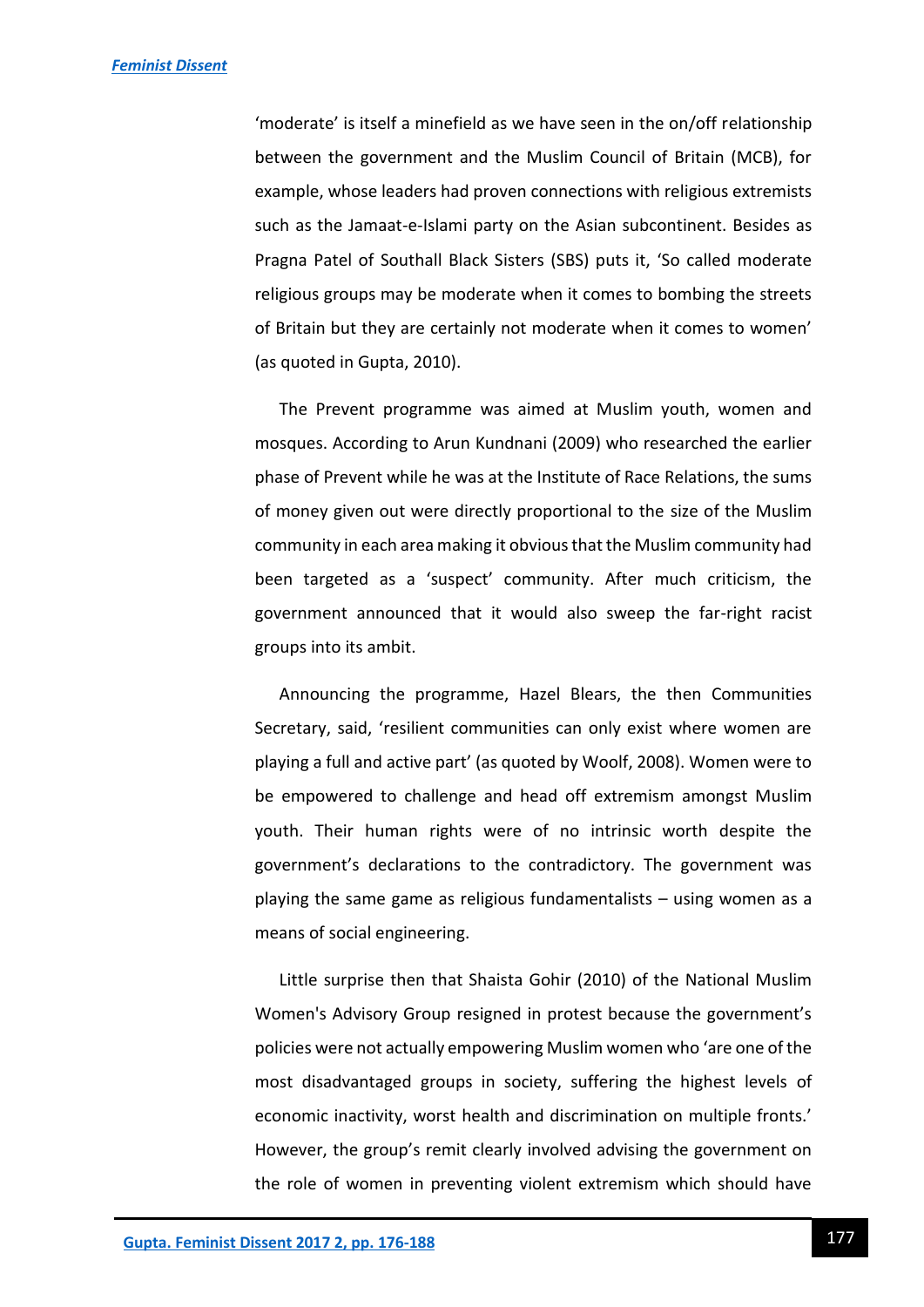made the government's real agenda painfully clear from the start. Gohir found that the Prevent programme was being used to build up Muslim women to 'spy' on their families. This was confirmed by Arun Kundnani who found that 'a major part of the Prevent programme is the embedding of counter-terrorism police officers within the delivery of other local services…to facilitate the gathering of intelligence on Muslim communities' (2009: p.6). Furthermore, many organisations were told that they could not access the funds unless they were prepared 'to sign up to a counter-terrorism policing agenda'. One of Kundnani's interviewees reported that 'All the doors to obtaining funding for work with Muslim women were shutting and all the signposts were pointing to Prevent' (2009: p.19).

Gohir also pointed out the divisive nature of Prevent funding. She felt that other faith and secular women's groups were hostile towards Muslim women's groups as a result of Prevent funding being targeted towards them<sup>1</sup> . She was right. Southall Black Sisters (SBS) found itself in that position when Ealing council threatened to withdraw our core funding. Although we worked across the entire spectrum of BME women, the Council chose to see us as a single ethnic group which undermined its interpretation of its cohesion duties while at the same time Prevent funding was being given out to Muslim Women's groups which were exclusive by definition. Ealing Council received between £200,000 and £300,000 from 2008-11 under Prevent; the Council made a grant of £35,000 to local groups to empower Muslim women and Youth services were given £10,000 to engage with Muslim girls in secondary schools through lunchtime sessions to discuss their concerns. Yet the very group that was empowering such women was being threatened with closure!

Secular women's groups are not hostile to Muslim women's groups per se, but to the idea that women should be defined primarily in terms of their religious identities when many of the issues – such as forced marriage and honour crimes – are faced by Muslim women in common with other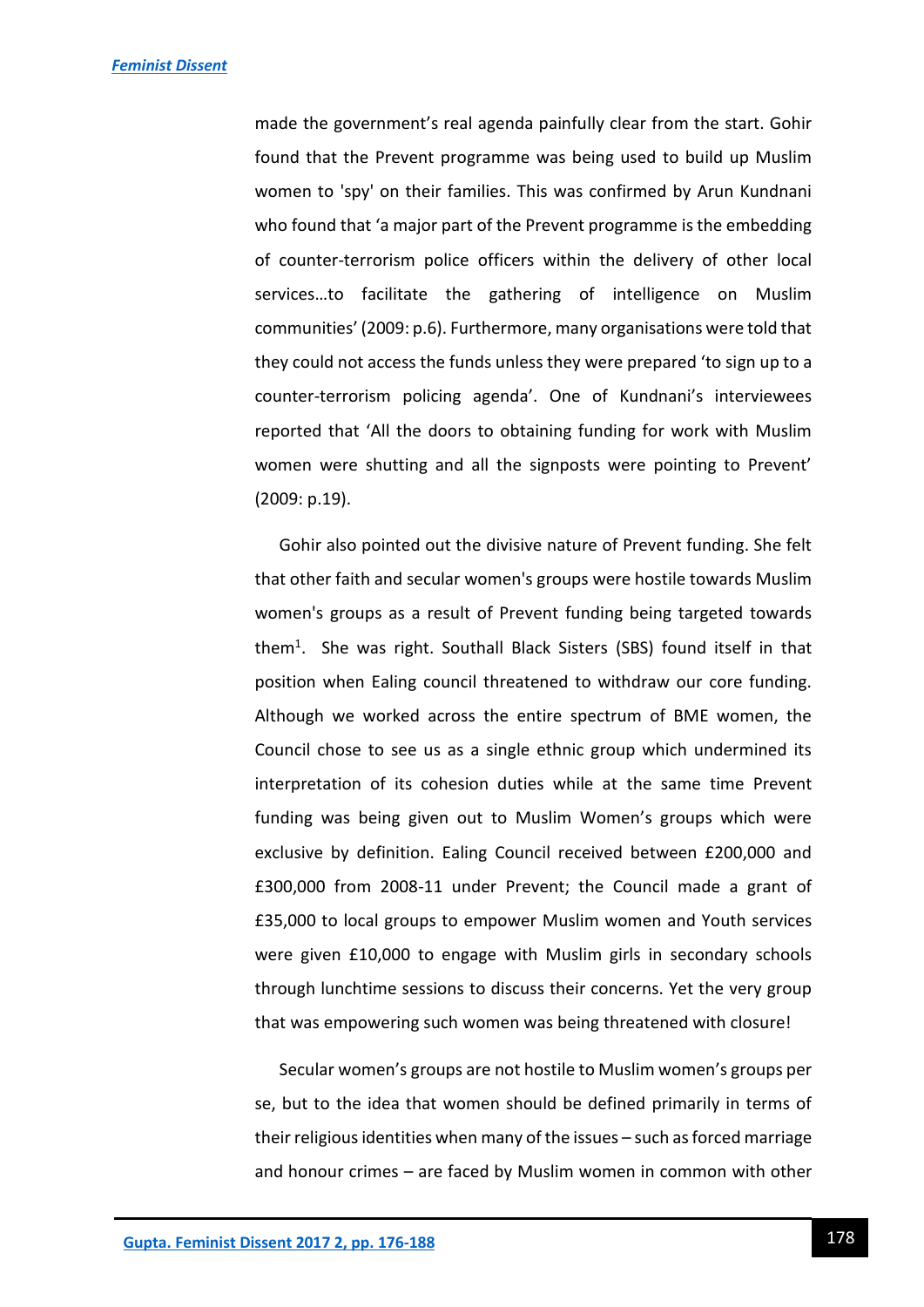minority women, and need to be fought on a common platform, precisely to avoid a racist perspective which equates one community with a particular practice.

Whilst the cohesion agenda, flawed as it was, claimed to promote race and gender equality, the 'fighting extremism agenda' definitely undermined it. A senior commander, Steve Allan, of the Metropolitan police said, in a conference on domestic violence in 2008, that the government's agenda on terror was hampering police work on forced marriage because the government was keen not to alienate those same leaders in the bigger fight against extremism.

#### **New Look Prevent**

The stick has displaced the carrot in Prevent, mark II. In 2011, the Coalition Government published its Prevent Strategy in which it described the previous strategy as flawed because, 'It confused the delivery of Government policy to promote integration with Government policy to prevent terrorism. It failed to confront the extremist ideology at the heart of the threat we face; and in trying to reach those at risk of radicalisation, funding sometimes even reached the very extremist organisations that Prevent should have been confronting' (HM Government, 2011: p.1). It's a fair critique. The Coalition's declared priority was to root out 'the ideology of extremism and terrorism' which left us in no doubt that the safeguarding of young people in danger of being radicalised was not its primary concern.

In the previous phase of Prevent, teachers, community workers, voluntary sector organisations resented having to share information with the police because they felt it was a breach of confidentiality and often refused to co-operate. To overcome this widespread resistance, the government has put Prevent on a statutory footing. Now these same workers are required to sit on Channel panels, a multi-agency forum, heavily populated by crime enforcement agencies: police, immigration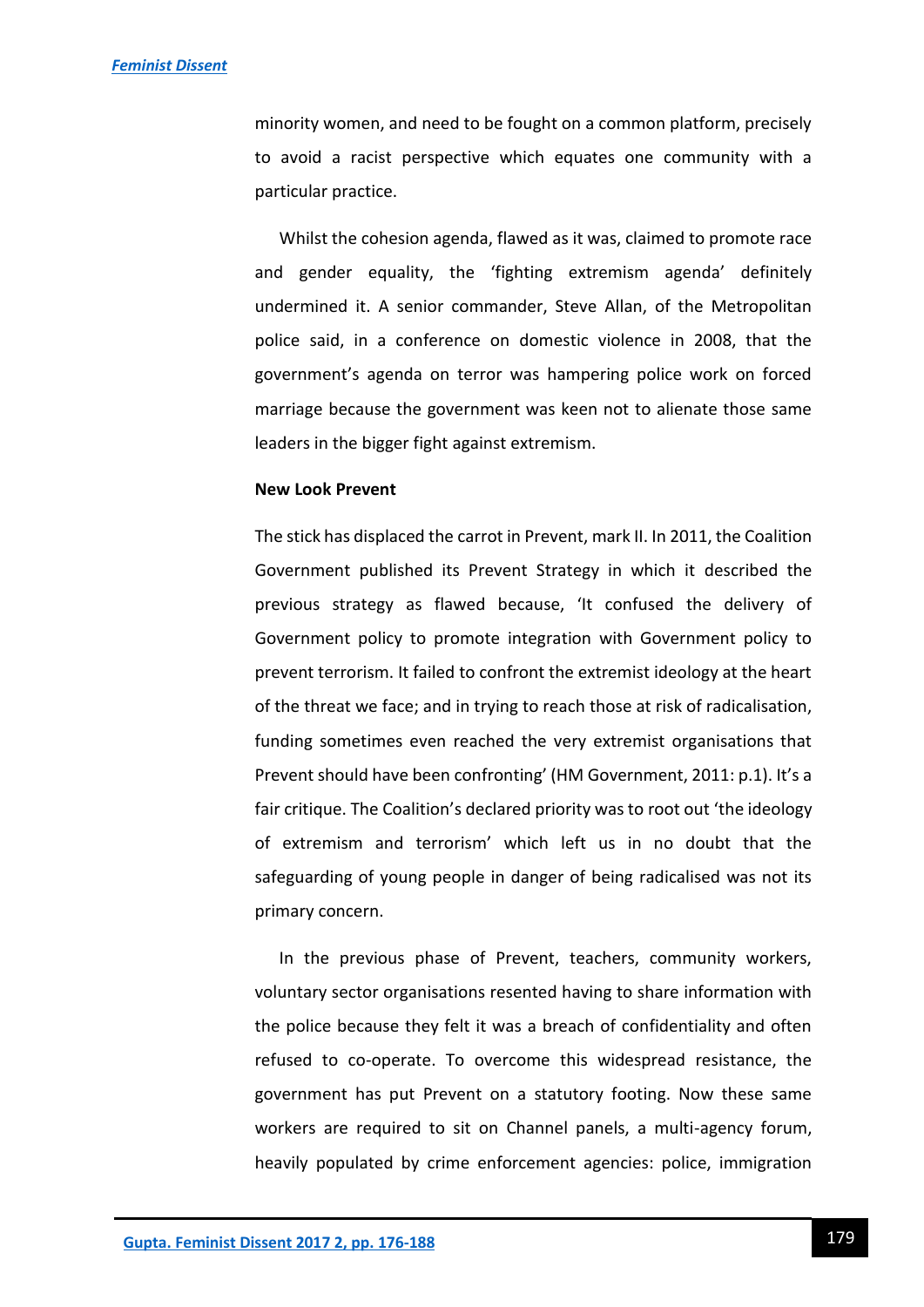officials, border force, prison officers, youth offending services. Monitoring of compliance with the Prevent Duty and the promotion of 'fundamental British values' will be part of Ofsted inspections<sup>2</sup>. A failure to comply, in the last resort, places the individual in contempt of court, which is punishable by imprisonment, a fine or both. British values remain ill-defined: a hostility to homosexuality is often equated with extremism yet Nicky Morgan MP, voted against gay marriage.

The advice issued by the Department for Education to schools and childcare providers specifically includes nursery schools. David Churchill (2015) reported that since September 2014, 400 under 18s, including teenagers and children, have been referred to the Channel process, the de-radicalisation programme at the heart of the Government's Prevent strategy<sup>3</sup>. These figures were obtained from the London Assembly. I stress the source as there have been attempts to discredit these figures on the basis that organisations with vested interests, like the Muslim Council of Britain (MCB) have been bandying these figures about. Children have been taken into care and a three-year-old child was placed on this scheme as part of a family group showing suspect behaviour. One wonders what benefit a three-year-old is likely to derive from the relatively benevolent sounding support plans under Channel, ranging from life skills training to mentoring and guidance on extremist ideologies. Why such mentoring could not be left to schools, youth services and any professionals who come into contact with young people without the intervention of police on the Channel panels is a question that remains unanswered. It is highly likely that the youngsters will remain on police records. In fact, there is no mention of recordkeeping in the government's (2015) document Channel Duty Guidance except for an ominous reference at the end of the document about what kind of information will be made available to the public under the Freedom of Information Act. Since 2012, more than 4,000 people have been referred, half of them under-18s – for showing signs of 'non-violent extremism'. A police study of 500 cases referred to Channel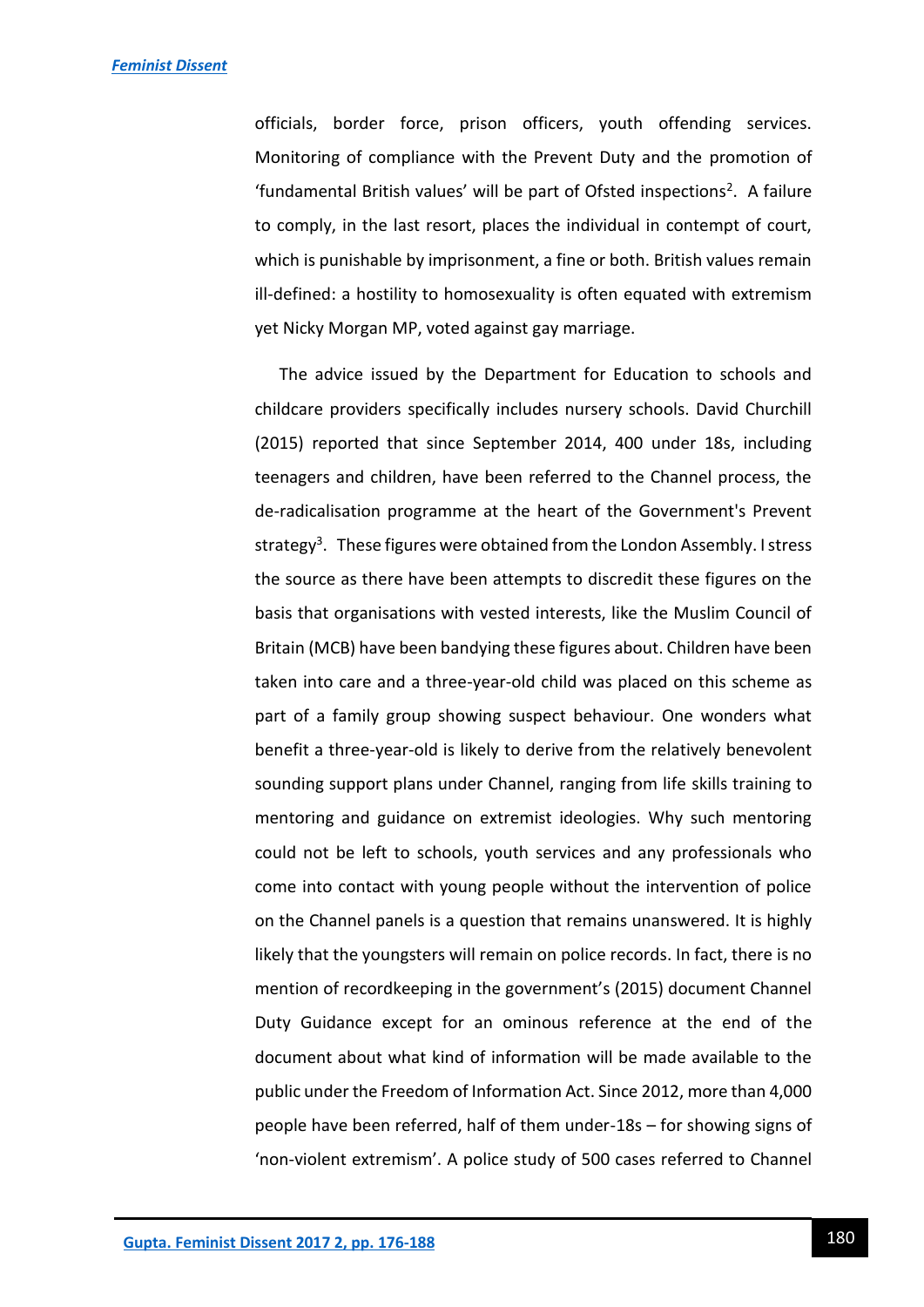has found that 44 per cent of those referrals may have mental health issues which complicates the picture considerably (Dodd, 2016).

We have all heard the horror stories. A Muslim boy was taken out of class and questioned about his affiliation with ISIS after he used the word eco-terrorism in a debate in French on the environment (Dodd, 2015). Homa Khaleeli (2015) described a Prevent training video in which a teacher talks about a disquieting essay written by one of his students. He thinks she was 'struggling to fit in and not sure, culturally, where she belonged … I am not suggesting she was going to support terrorism, but the opportunity was there if someone wanted to push her down that path.'

Of course, the horror stories provide ammunition to organisations like MCB in their critique of Prevent but the prospect of the MCB being in the same camp as us should not stop us from acknowledging the horror of these stories. Mona Eltahawy (2016) in Hymens and Headscarves describes the reaction to Aliaa Elmahdy, an Egyptian woman, who posted a picture of herself naked apart from a red hairclip, stockings and red shoes on her blog as a protest against sexual repression. Predictably she received vitriol from fundamentalists but more surprisingly she was condemned by liberals who we might have expected to support her. Liberals accused Aliaa of giving ammunition to religious conservatives. They will use any arguments that they can lay their hands on. We must never oppose anything simply because it furthers a reactionary agenda but because on principle we believe it to be wrong.

This kind of saturation policing is at work in immigration enforcement too where every imaginable social interaction requires a valid passport: from the health services to education providers to employers, landlords and marriage registrars. And the Immigration Enforcement hotline or the Anti-terrorism hotline are setting citizen against citizen. At one level, it's no surprise: immigrants and terrorists have often been collapsed into one category in the government's War on Terror narrative even though the narrative doesn't explain home grown terrorists e.g. 7/7 and those British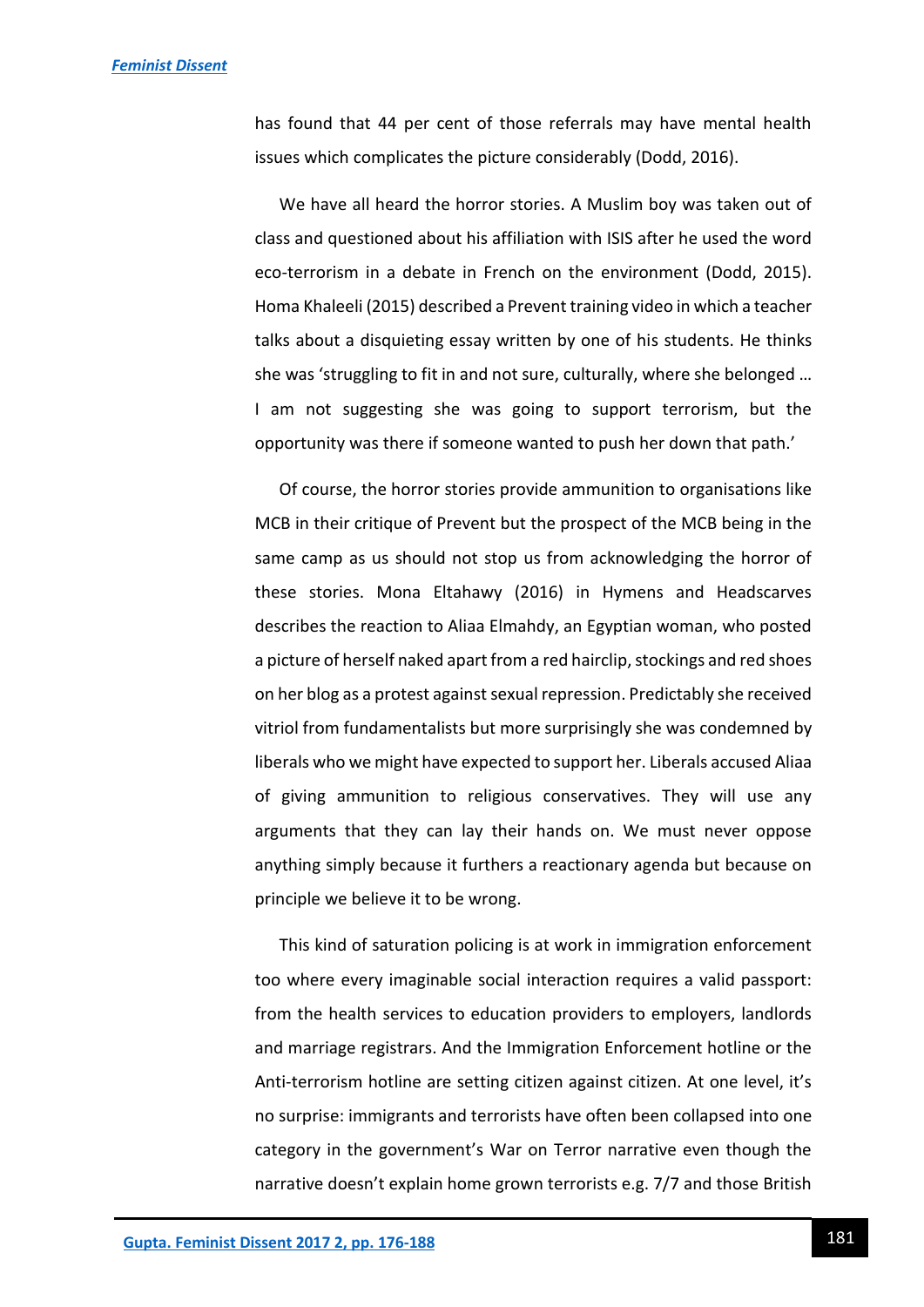Muslims going off to fight jihad. Forcing every section of society from private businesses to public sector workers to individual citizens to take on a 'crime enforcement' role, to do the state's dirty work, used to be a marker of authoritarian states where citizens were encouraged to spy and report on each other. It is also a consequence of neo-liberalism where the state is rolled back and its duties can no longer be adequately financed so vast sections of the population are roped in to do the work. But why is it that some of us find it easier to oppose the new immigration measures than we do Prevent? Is it because the anti-Prevent camp is congested with Islamists?

#### **Responding To Prevent**

We have many choices in how we respond to Prevent. We could take the line adopted by Inspire, the organisation that works with counterterrorism measures and tackles inequalities faced by Muslim women. They support the program wholeheartedly and run teacher training sessions in schools to allay fears about Prevent and keep 'children safely in their families'. Whilst I completely understand the heartbreak of parents standing helplessly by as their children are radicalised and disappear to certain death and whilst we do need to find ways to support them, I believe that an uncritical implementation of Prevent is a dangerous capitulation to state authoritarianism.

If the whole issue had been framed as a safeguarding of children issue, the programme would have received a warmer welcome from parents in need of support. This is not just a question of semantics but a shift of focus – where preventing harm to and protecting the child would have been of greater concern than their criminal potential and the impact of their future actions, as a consequence of their radicalisation, on the rest of society. The safeguarding framework is used to support children at risk of all kinds of harm be it FGM, forced marriage or sexual abuse. However, the guidelines to deal with these harms recommend training of professionals, emphasise their duties and responsibilities, team work and information sharing, not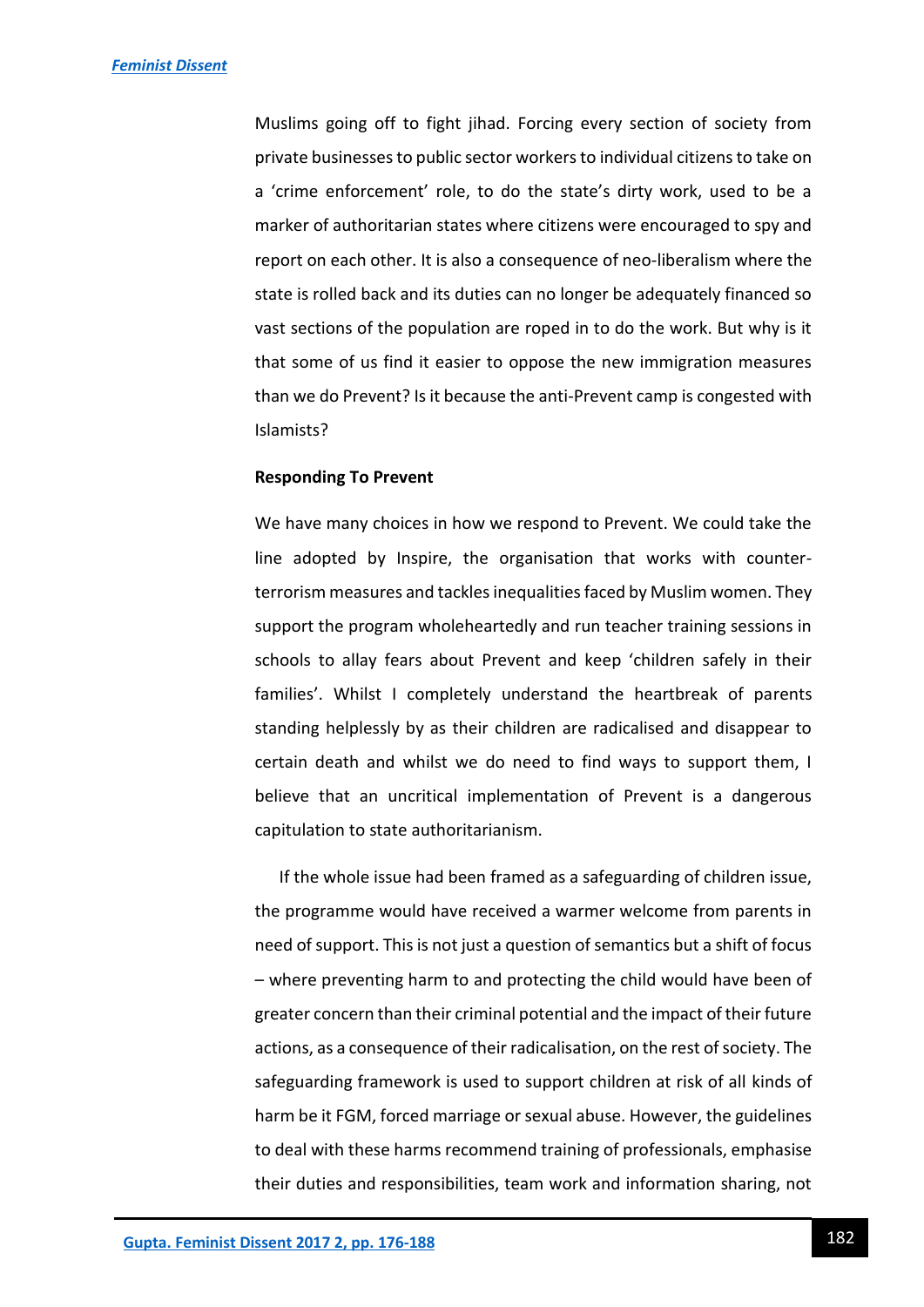a prison sentence for failure to identify or report cases. Whilst mandatory reporting by professionals is required in 'known' cases of FGM, failure to comply will trigger professional disciplinary procedures not criminal proceedings. Nor is this duty applicable in cases of 'at risk' children, as in Prevent. There is no mandatory requirement to report children at risk of forced marriage either.

Having said that, even safeguarding policies are moving in the direction of criminalisation. Where child sexual abuse is concerned, there have been calls for tougher action from David Cameron<sup>4</sup> and campaigns like Mandate Now<sup>5</sup> run by the umbrella group, The Survivors' Trust, which demand that a failure to report should be a criminal offence. However, this demand is modified to exclude familial settings and only targets professionals suspected of malicious non-reporting<sup>6</sup> i.e. when they put the interests of their organisations above those of the child. Despite the general trend towards criminalisation, there is still a nuanced approach in safeguarding policy which says that professionals 'should' conform to certain standards which has been turned into a more draconian 'must' in the policies on Prevent.

The lack of trust engendered by the heavy-handed tactics of Prevent makes it counterproductive. Parents are less likely to approach professionals with concerns about the radicalisation of their children if it puts them on the government's radar rather than protects them. Rachel Shabi (2016) reported on a number of community initiatives which are run on a voluntary basis and aim to counter extremism among their young people, using history and reframing contemporary political questions. Suspicion of the authorities is so high that the very presence of this Guardian journalist reduced numbers by half at one of the sessions she attended. Those who run these counter-extremism programmes steer well clear of Prevent in the knowledge that their sessions will lose all credibility and impact among the young people they want to talk to.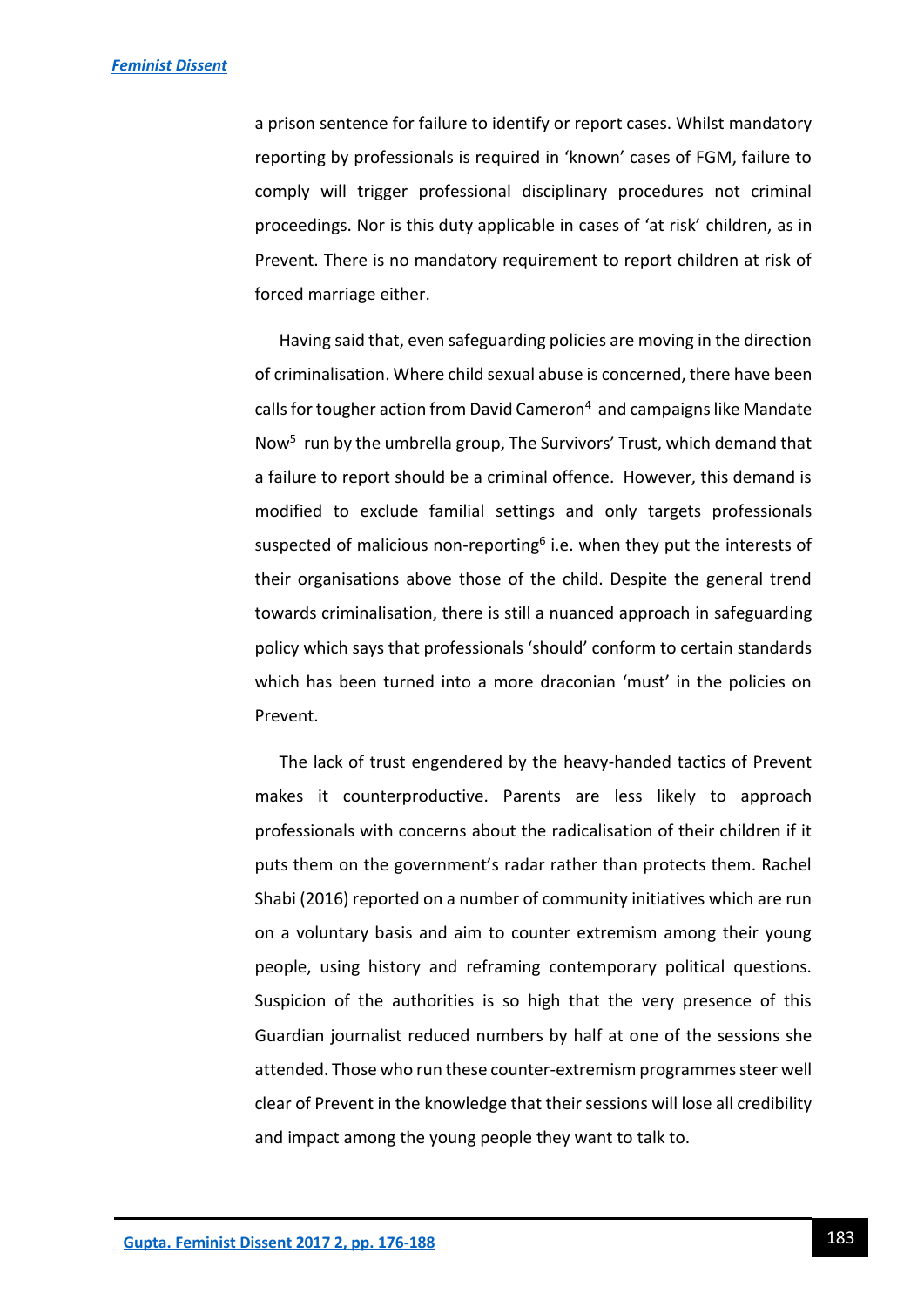We could choose to condemn Prevent wholeheartedly as a letter signed by over 200 academics, published in The Independent did<sup>7</sup>. . At one level, although I might quibble with its analysis of a number of issues including what drives people to 'terrorism', the letter should be supported. But this is where the issue of lack of political space for secular feminists arises. Our room for manoeuvre decreases by the day. Yes, as the letter says, Prevent will have a chilling effect on free speech and dissent but so does religious fundamentalism on women's right to dissent. However, the letter does not mention religious fundamentalism. The other issue raised by the letter was who initiated the process. Hidden among the signatories is a certain Asim Qureshi of CAGE, reminding us that the letter is a CAGE initiative – this is the same Qureshi who was unable to condemn the stoning of women for adultery under Sharia and whose support for the right to dissent is limited, conditional and far from universal. Do we want to give organisations like CAGE legitimacy by becoming signatories? This is a purely academic question because we were not asked as far as I am aware. But it is an important question in terms of tactics. Should we have signed that letter and then written our own one pointing out the political implications of the silences in the first letter?

SBS faced a similar situation when approached by Baroness Cox in 2012 who was seeking our support for her Arbitration and Mediation (Equality) Services Bill to curb the powers of religious courts especially in family matters. We had been campaigning against a parallel legal system for some time but Cox was a well-known Christian evangelist and therefore a problematic ally. Cox's Bill was targeted at the Muslim Arbitration Tribunals. It would create a new criminal offence of 'falsely claiming legal jurisdiction' for any person who adjudicates upon matters which ought to be decided by criminal or family courts.

We wanted to go further than her bill. So, we produced a briefing paper for Helena Kennedy so that she could put forward our position in the debate. SBS recommended that the use of any religious laws in family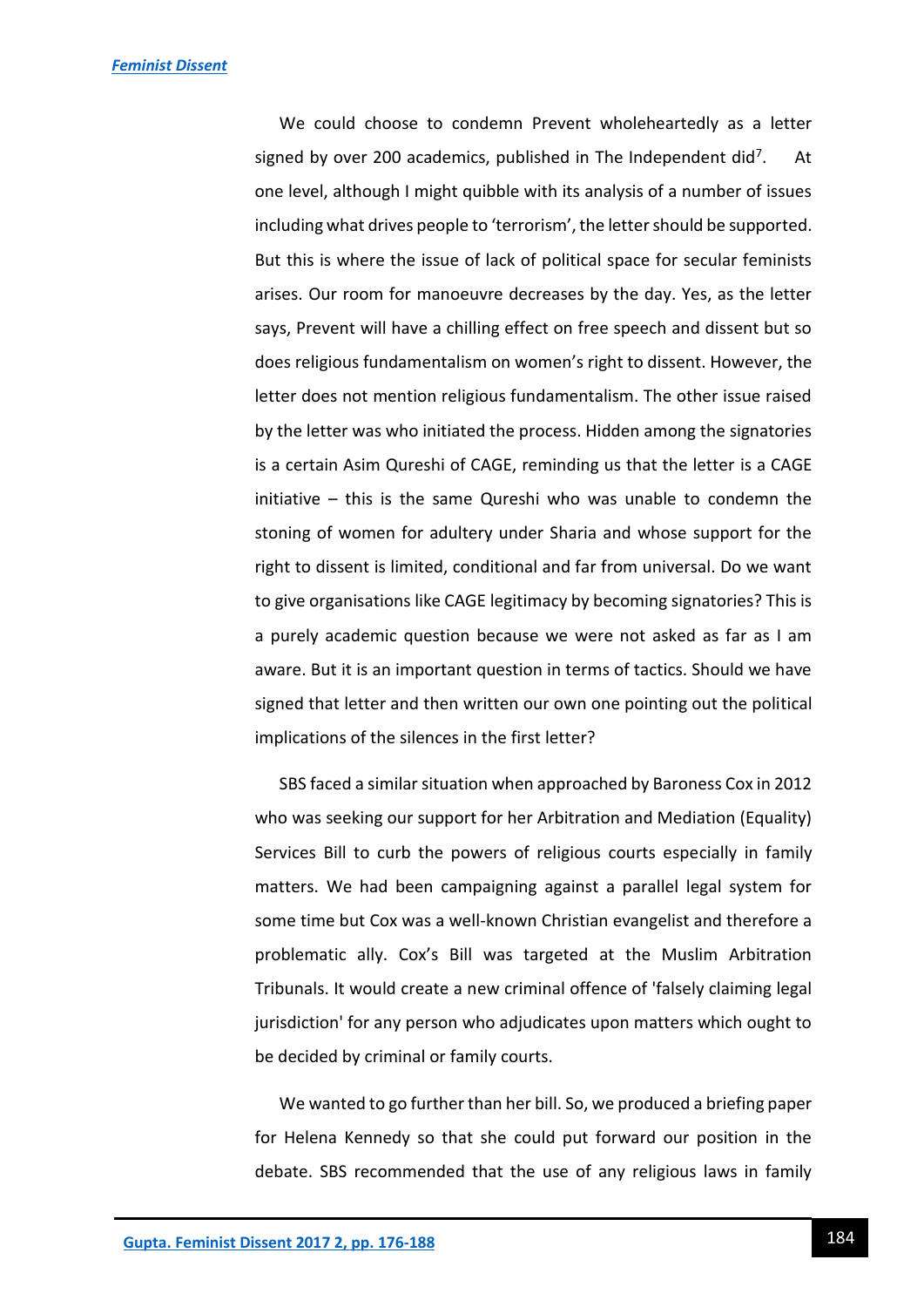matters should be disallowed and that anyone seeking to arbitrate in family matters using religious laws should be criminalised. This proposal would sweep up sharia councils, MATs, the Beth Din and Catholic tribunals in its path, more than Baroness Cox would have bargained for. Cox's Bill fell at its second reading because the government refused to support it. It had been co-sponsored by the National Secular Society. I asked Keith Porteous Wood, Executive Director, whether he saw any contradictions in working closely with Cox. He said, 'We will work with anyone on a common agenda'. Was it tactically preferable to focus on a common agenda, to narrow it down to one religion as we were unlikely to win on longstanding religious courts like the Beth Din or Catholic tribunals or did the principle of not working with a religious conservative with an anti-Muslim focus transcend all other considerations?

Does the Cox affair give us any pointers on how to deal with Prevent? The problem is that Prevent hands religious fundamentalists a gift - a narrative of victimhood which makes it much harder for us to challenge them. It allows the powerful to parade in the clothes of the powerless and garner sympathy. We know there are global terror networks standing behind that façade. But to maintain a distance from and a critique of the anti-Prevent lobby, where it is led by religious fundamentalists, is a difficult juggling act when the task of opposing Prevent is so pressing. It was this difficult juggling act in relation to Moazzam Begg that led to the split and closure of Women Against Fundamentalism (WAF). The political triggers which marked the launch of WAF and its closure illustrate my point perfectly. The group was formed in support of Salman Rushdie and split on the question of Moazzam Begg. The political ground had shifted seismically since 9/11. The government's condemnation of 'book-burning' Bradford Muslims at Rushdie's time in the 90s did not compare with state brutality against Begg and all the other War on Terror's crushing of civil liberties. And so, some members of WAF fell by the wayside as they could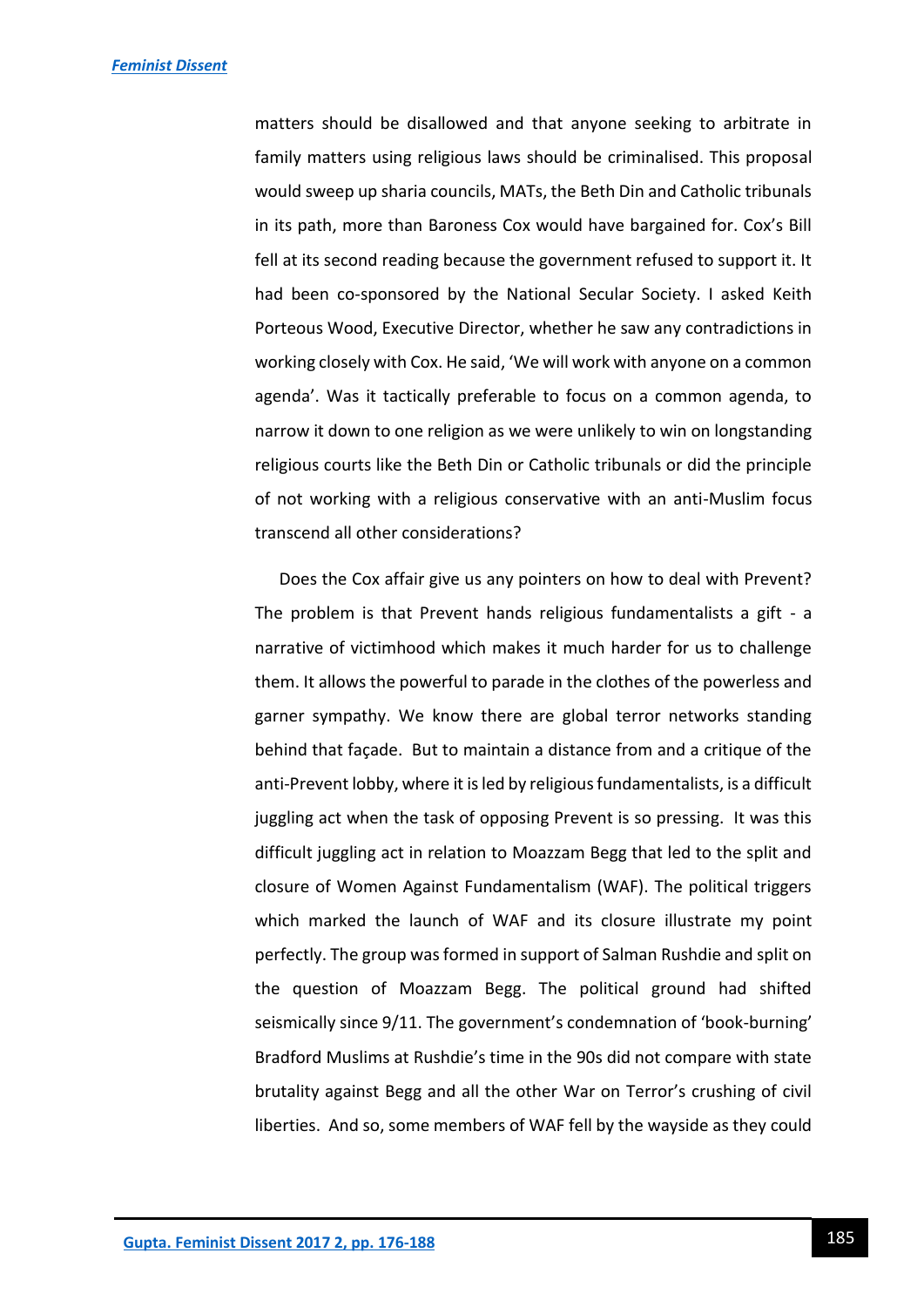no longer tread the fine line between anti-racism and antifundamentalism.

By not standing up to Prevent unequivocally, it will appear as if we are relying on Prevent to do the work that we civil society actors should be doing and are doing – of fighting religious extremism wherever it rears its head – but also making our job harder by alienating communities, some of whom might well embrace extremism in response to their alienation.

**Rahila Gupta** is a freelance journalist and writer. Her work has appeared in *Open Democracy, The Guardian* and *New Humanist* among other papers and magazines. Her books include, *Enslaved: The New British Slavery; From Homebreakers to Jailbreakers: Southall Black Sisters; Provoked; and Don't Wake Me: The Ballad of Nihal Armstrong*. She is currently co-authoring a book with Beatrix Campbell with the title *Why Doesn't Patriarchy Die?* She has been an active member of the west London women's organisation Southall Black Sisters for over thirty years.

# **References**

Churchill, D. (2015) 'London child aged THREE in terror alert over radicalisation' in *The Evening Standard* dated 27<sup>th</sup> July 2015 and available at: [http://www.standard.co.uk/news/london/london-child-aged-three](http://www.standard.co.uk/news/london/london-child-aged-three-in-terror-alert-over-radicalisation-10418455.html)[in-terror-alert-over-radicalisation-10418455.html](http://www.standard.co.uk/news/london/london-child-aged-three-in-terror-alert-over-radicalisation-10418455.html) [Accessed 15/10/2015].

Dodd, V. (2015) 'School questioned Muslim pupil about Isis after discussion on eco-activism' in *The Guardian* dated 22nd September 2015 and available at:

[http://www.theguardian.com/education/2015/sep/22/school](http://www.theguardian.com/education/2015/sep/22/school-questioned-muslim-pupil-about-isis-after-discussion-on-eco-activism)[questioned-muslim-pupil-about-isis-after-discussion-on-eco-activism](http://www.theguardian.com/education/2015/sep/22/school-questioned-muslim-pupil-about-isis-after-discussion-on-eco-activism) [Accessed 20/06/2017].

Dodd, V. (2016) 'Police study links radicalisation to mental health problems' in *The Guardian* dated 20<sup>th</sup> May 2016 and available at: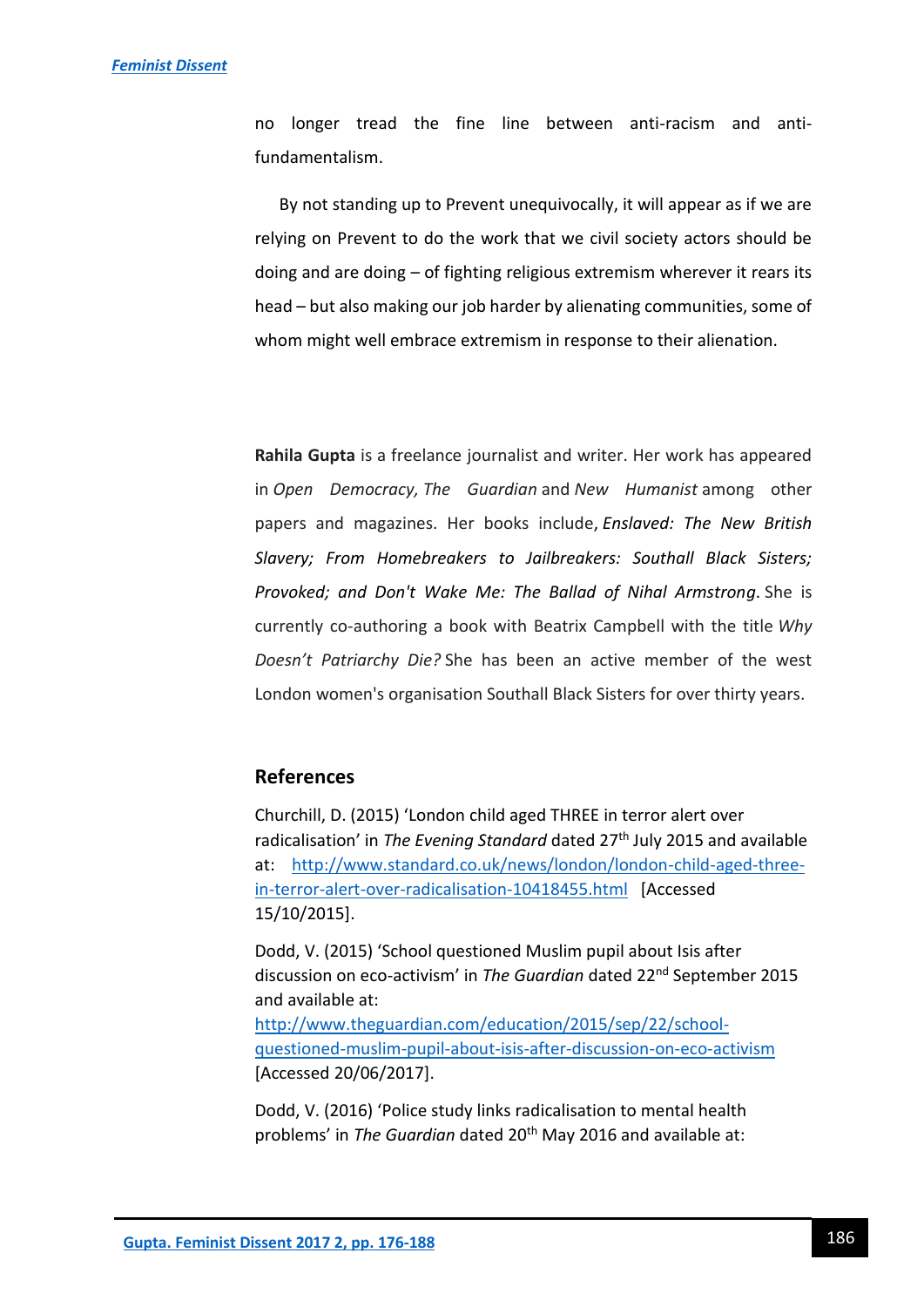[http://www.theguardian.com/uk-news/2016/may/20/police-study](http://www.theguardian.com/uk-news/2016/may/20/police-study-radicalisation-mental-health-problems)[radicalisation-mental-health-problems](http://www.theguardian.com/uk-news/2016/may/20/police-study-radicalisation-mental-health-problems) [Accessed 20/06/2017].

Eltahawy, M. (2016) *Headscarves and Hymens: Why the Middle East Needs a Sexual Revolution*. London: W&N.

Gohir, S. (2010) 'Muslim women are not political pawns' in *The Guardian* dated 9th April 2010 and available at:

[http://www.theguardian.com/commentisfree/2010/apr/09/government](http://www.theguardian.com/commentisfree/2010/apr/09/government-failed-muslim-women)[failed-muslim-women](http://www.theguardian.com/commentisfree/2010/apr/09/government-failed-muslim-women) [Accessed 20 June 2017].

Gupta, R. (2010) 'The religious lobby and women's rights' in *Open Democracy* dated 19th April 2010 and available at: [https://www.opendemocracy.net/5050/rahila-gupta/religious-lobby](https://www.opendemocracy.net/5050/rahila-gupta/religious-lobby-and-women%E2%80%99s-rights)[and-women%E2%80%99s-rights](https://www.opendemocracy.net/5050/rahila-gupta/religious-lobby-and-women%E2%80%99s-rights) [Accessed 19/04/2010].

HM Government (2011) *Prevent Strategy*, London: HMSO. Available at: [https://www.gov.uk/government/uploads/system/uploads/attachment\\_](https://www.gov.uk/government/uploads/system/uploads/attachment_data/file/97976/prevent-strategy-review.pdf) [data/file/97976/prevent-strategy-review.pdf](https://www.gov.uk/government/uploads/system/uploads/attachment_data/file/97976/prevent-strategy-review.pdf)

HM Government (2015) *Channel Duty Guidance*, London: HMSO. Available at:

[https://www.gov.uk/government/uploads/system/uploads/attachment\\_](https://www.gov.uk/government/uploads/system/uploads/attachment_data/file/425189/Channel_Duty_Guidance_April_2015.pdf) [data/file/425189/Channel\\_Duty\\_Guidance\\_April\\_2015.pdf](https://www.gov.uk/government/uploads/system/uploads/attachment_data/file/425189/Channel_Duty_Guidance_April_2015.pdf)

Khaleeli, H. (2015) '"You worry they could take your kids": Is the Prevent strategy demonising schoolchildren?' in *The Guardian* dated 23rd September 2015 and available at: [http://www.theguardian.com/uk](http://www.theguardian.com/uk-news/2015/sep/23/prevent-counter-terrorism-strategy-schools-demonising-muslim-children)[news/2015/sep/23/prevent-counter-terrorism-strategy-schools](http://www.theguardian.com/uk-news/2015/sep/23/prevent-counter-terrorism-strategy-schools-demonising-muslim-children)[demonising-muslim-children](http://www.theguardian.com/uk-news/2015/sep/23/prevent-counter-terrorism-strategy-schools-demonising-muslim-children) [Accessed 15/10/2015].

Kundnani, A. (2009) *Spooked: How Not to Prevent Violent Extremism.* London: Institute of Race Relations. Available at: <http://www.irr.org.uk/pdf2/spooked.pdf>

Shabi, R. (2016) 'Deradicalising Britain: the activists turning young Muslims away from extremism' in *The Guardian* dated 18th March 2016 and available at: [http://www.theguardian.com/uk](http://www.theguardian.com/uk-news/2016/mar/18/deradicalising-britain-the-activists-turning-young-muslims-away-from-extremism)[news/2016/mar/18/deradicalising-britain-the-activists-turning-young](http://www.theguardian.com/uk-news/2016/mar/18/deradicalising-britain-the-activists-turning-young-muslims-away-from-extremism)[muslims-away-from-extremism](http://www.theguardian.com/uk-news/2016/mar/18/deradicalising-britain-the-activists-turning-young-muslims-away-from-extremism) [Accessed 20/06/2017].

Woolf, M. (2008) 'UK gives millions to teach Muslim women confidence building and assertiveness skills "to curb terror"' in *The Militant Islam Monitor* dated 6<sup>th</sup> January 2008 and available at:

<http://www.militantislammonitor.org/article/id/3309> [Accessed 15/10/2015].